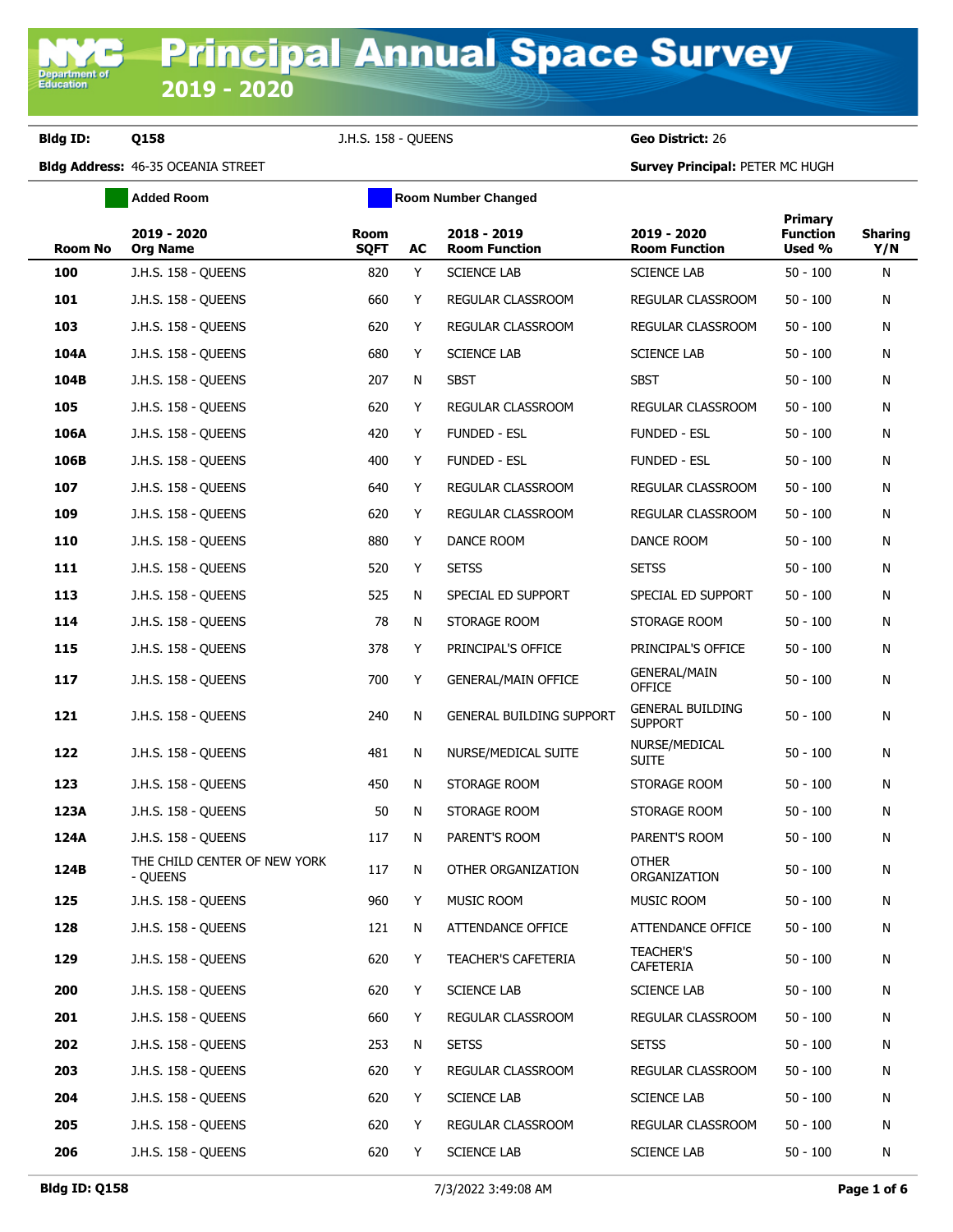**Bldg ID: Q158** J.H.S. 158 - QUEENS **Geo District:** 26

**Added Room Room Room Number Changed** 

**Bldg Address:** 46-35 OCEANIA STREET **Survey Principal:** PETER MC HUGH

| <b>Room No</b> | 2019 - 2020<br><b>Org Name</b> | <b>Room</b><br><b>SQFT</b> | AC | 2018 - 2019<br><b>Room Function</b> | 2019 - 2020<br><b>Room Function</b>       | Primary<br><b>Function</b><br>Used % | <b>Sharing</b><br>Y/N |
|----------------|--------------------------------|----------------------------|----|-------------------------------------|-------------------------------------------|--------------------------------------|-----------------------|
| 207            | J.H.S. 158 - QUEENS            | 640                        | Y  | REGULAR CLASSROOM                   | REGULAR CLASSROOM                         | $50 - 100$                           | N                     |
| 208            | J.H.S. 158 - OUEENS            | 620                        | Y  | REGULAR CLASSROOM                   | REGULAR CLASSROOM                         | $50 - 100$                           | N                     |
| 209A           | J.H.S. 158 - QUEENS            | 253                        | Y  | REGULAR CLASSROOM                   | REGULAR CLASSROOM                         | $50 - 100$                           | N                     |
| 209B           | J.H.S. 158 - QUEENS            | 608                        | Y  | SAVE/SUSPENSION ROOM                | SAVE/SUSPENSION<br><b>ROOM</b>            | $50 - 100$                           | N                     |
| 210            | J.H.S. 158 - QUEENS            | 620                        | Y  | <b>REGULAR CLASSROOM</b>            | REGULAR CLASSROOM                         | $50 - 100$                           | N                     |
| 211            | J.H.S. 158 - QUEENS            | 300                        | N  | AP'S OFFICE                         | <b>AP'S OFFICE</b>                        | $50 - 100$                           | N                     |
| 213            | J.H.S. 158 - QUEENS            | 184                        | Y  | DEAN'S OFFICE                       | DEAN'S OFFICE                             | $50 - 100$                           | N                     |
| 214            | J.H.S. 158 - QUEENS            | 78                         | N  | STORAGE ROOM                        | STORAGE ROOM                              | $50 - 100$                           | N                     |
| 215A           | J.H.S. 158 - QUEENS            | 420                        | Y  | NON-D75 SPED CLASSROOM              | NON-D75 SPED<br><b>CLASSROOM</b>          | $50 - 100$                           | N                     |
| 215B           | J.H.S. 158 - QUEENS            | 400                        | Y  | NON-D75 SPED CLASSROOM              | NON-D75 SPED<br><b>CLASSROOM</b>          | $50 - 100$                           | Ν                     |
| 217            | J.H.S. 158 - QUEENS            | 620                        | Y  | REGULAR CLASSROOM                   | REGULAR CLASSROOM                         | $50 - 100$                           | N                     |
| 219            | J.H.S. 158 - OUEENS            | 620                        | Y  | REGULAR CLASSROOM                   | <b>REGULAR CLASSROOM</b>                  | $50 - 100$                           | N                     |
| 220            | J.H.S. 158 - QUEENS            | 78                         | N  | STORAGE ROOM                        | STORAGE ROOM                              | $50 - 100$                           | N                     |
| 221A           | J.H.S. 158 - QUEENS            | 110                        | N  | <b>GENERAL BUILDING SUPPORT</b>     | <b>GENERAL BUILDING</b><br><b>SUPPORT</b> | $50 - 100$                           | N                     |
| 221B           | J.H.S. 158 - QUEENS            | 110                        | N  | STORAGE ROOM                        | STORAGE ROOM                              | $50 - 100$                           | N                     |
| 222            | J.H.S. 158 - QUEENS            | 357                        | Y  | TEACHER'S ROOM                      | TEACHER'S ROOM                            | $50 - 100$                           | N                     |
| 223            | J.H.S. 158 - QUEENS            | 80                         | N  | STORAGE ROOM                        | STORAGE ROOM                              | $50 - 100$                           | N                     |
| 224            | J.H.S. 158 - QUEENS            | 207                        | N  | STORAGE ROOM                        | STORAGE ROOM                              | $50 - 100$                           | N                     |
| 225A           | J.H.S. 158 - QUEENS            | 462                        | Y  | NON-D75 SPED CLASSROOM              | NON-D75 SPED<br><b>CLASSROOM</b>          | $50 - 100$                           | N                     |
| 225B           | J.H.S. 158 - OUEENS            | 420                        | Y  | NON-D75 SPED CLASSROOM              | NON-D75 SPED<br><b>CLASSROOM</b>          | $50 - 100$                           | N                     |
| 226            | J.H.S. 158 - QUEENS            | 1568                       | Y  | <b>LIBRARY</b>                      | <b>LIBRARY</b>                            | $50 - 100$                           | N                     |
| 227            | J.H.S. 158 - OUEENS            | 520                        | Y  | NON-D75 SPED CLASSROOM              | NON-D75 SPED<br><b>CLASSROOM</b>          | $50 - 100$                           | Ν                     |
| 228            | J.H.S. 158 - OUEENS            | 740                        | Y  | REGULAR CLASSROOM                   | REGULAR CLASSROOM                         | $50 - 100$                           | N                     |
| 229A           | J.H.S. 158 - QUEENS            | 400                        | Y  | NON-D75 SPED CLASSROOM              | NON-D75 SPED<br><b>CLASSROOM</b>          | $50 - 100$                           | N                     |
| 229B           | J.H.S. 158 - OUEENS            | 253                        | Y  | <b>SPEECH</b>                       | <b>SPEECH</b>                             | $50 - 100$                           | N                     |
| 230            | J.H.S. 158 - QUEENS            | 63                         | N  | STORAGE ROOM                        | STORAGE ROOM                              | $50 - 100$                           | N                     |
| 231            | J.H.S. 158 - QUEENS            | 600                        | Y  | REGULAR CLASSROOM                   | REGULAR CLASSROOM                         | $50 - 100$                           | N                     |
| 300            | J.H.S. 158 - OUEENS            | 620                        | Y  | <b>SCIENCE LAB</b>                  | <b>SCIENCE LAB</b>                        | $50 - 100$                           | N                     |
| 301            | J.H.S. 158 - QUEENS            | 660                        | Y  | REGULAR CLASSROOM                   | REGULAR CLASSROOM                         | $50 - 100$                           | N                     |
| 302            | J.H.S. 158 - QUEENS            | 250                        | N  | SCIENCE PREP ROOM                   | SCIENCE PREP ROOM                         | $50 - 100$                           | N                     |
| 303            | J.H.S. 158 - QUEENS            | 620                        | Y  | REGULAR CLASSROOM                   | REGULAR CLASSROOM                         | $50 - 100$                           | N                     |
|                |                                |                            |    |                                     |                                           |                                      |                       |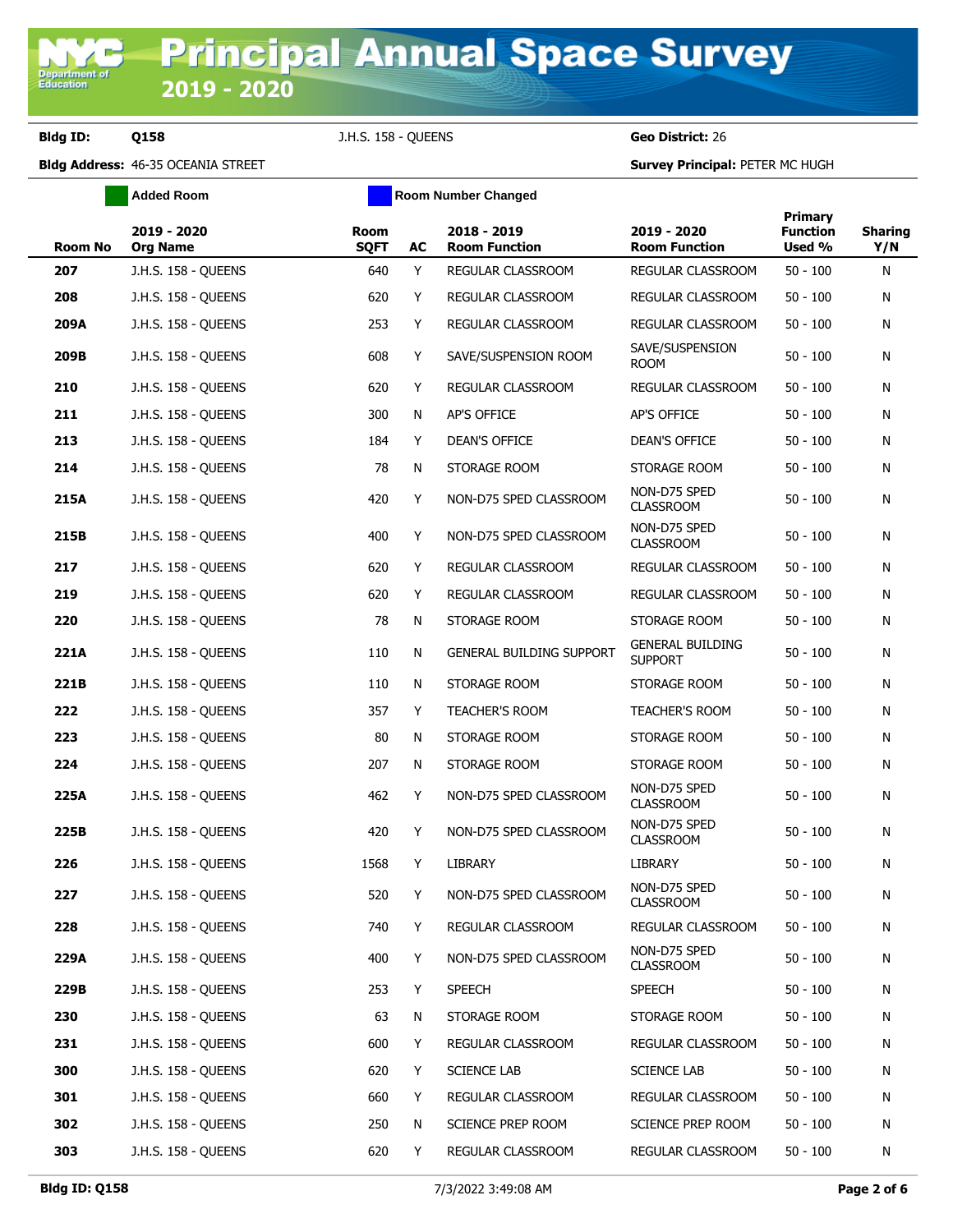**Bldg ID: Q158** J.H.S. 158 - QUEENS **Geo District:** 26

**Added Room Room Room Number Changed** 

**Bldg Address:** 46-35 OCEANIA STREET **Survey Principal:** PETER MC HUGH

| <b>Room No</b> | 2019 - 2020<br><b>Org Name</b> | <b>Room</b><br><b>SQFT</b> | AC | 2018 - 2019<br><b>Room Function</b> | 2019 - 2020<br><b>Room Function</b>       | Primary<br><b>Function</b><br>Used % | <b>Sharing</b><br>Y/N |
|----------------|--------------------------------|----------------------------|----|-------------------------------------|-------------------------------------------|--------------------------------------|-----------------------|
| 304            | J.H.S. 158 - QUEENS            | 620                        | Y  | <b>SCIENCE LAB</b>                  | <b>SCIENCE LAB</b>                        | $50 - 100$                           | N                     |
| 305            | J.H.S. 158 - QUEENS            | 620                        | Y  | REGULAR CLASSROOM                   | REGULAR CLASSROOM                         | $50 - 100$                           | N                     |
| 306            | J.H.S. 158 - QUEENS            | 620                        | Y  | REGULAR CLASSROOM                   | REGULAR CLASSROOM                         | $50 - 100$                           | N                     |
| 307            | J.H.S. 158 - QUEENS            | 860                        | Y  | <b>COMPUTER LAB</b>                 | COMPUTER LAB                              | $50 - 100$                           | N                     |
| 308            | J.H.S. 158 - QUEENS            | 620                        | Y  | REGULAR CLASSROOM                   | REGULAR CLASSROOM                         | $50 - 100$                           | N                     |
| 309            | J.H.S. 158 - QUEENS            | 740                        | N  | REGULAR CLASSROOM                   | REGULAR CLASSROOM                         | $50 - 100$                           | N                     |
| 310            | J.H.S. 158 - OUEENS            | 620                        | Y  | REGULAR CLASSROOM                   | REGULAR CLASSROOM                         | $50 - 100$                           | N                     |
| 311            | J.H.S. 158 - QUEENS            | 230                        | Y  | <b>TEACHER'S ROOM</b>               | <b>TEACHER'S ROOM</b>                     | $50 - 100$                           | N                     |
| 313            | J.H.S. 158 - QUEENS            | 620                        | Y  | REGULAR CLASSROOM                   | REGULAR CLASSROOM                         | $50 - 100$                           | N                     |
| 314            | J.H.S. 158 - OUEENS            | 72                         | N  | STORAGE ROOM                        | STORAGE ROOM                              | $50 - 100$                           | N                     |
| 315            | J.H.S. 158 - QUEENS            | 620                        | Y  | REGULAR CLASSROOM                   | REGULAR CLASSROOM                         | $50 - 100$                           | N                     |
| 317            | J.H.S. 158 - QUEENS            | 620                        | Y  | REGULAR CLASSROOM                   | REGULAR CLASSROOM                         | $50 - 100$                           | N                     |
| 319            | J.H.S. 158 - QUEENS            | 560                        | Y  | REGULAR CLASSROOM                   | REGULAR CLASSROOM                         | $50 - 100$                           | N                     |
| 320            | J.H.S. 158 - QUEENS            | 54                         | N  | STORAGE ROOM                        | STORAGE ROOM                              | $50 - 100$                           | N                     |
| 321            | J.H.S. 158 - QUEENS            | 400                        | Y  | <b>SPEECH</b>                       | <b>SPEECH</b>                             | $50 - 100$                           | N                     |
| 322/AB         | J.H.S. 158 - QUEENS            | 506                        | N  | AP'S OFFICE                         | AP'S OFFICE                               | $50 - 100$                           | N                     |
| 323            | J.H.S. 158 - QUEENS            | 620                        | Y  | REGULAR CLASSROOM                   | REGULAR CLASSROOM                         | $50 - 100$                           | N                     |
| 324            | J.H.S. 158 - QUEENS            | 620                        | Y  | REGULAR CLASSROOM                   | REGULAR CLASSROOM                         | $50 - 100$                           | N                     |
| 325            | J.H.S. 158 - QUEENS            | 620                        | Y  | REGULAR CLASSROOM                   | REGULAR CLASSROOM                         | $50 - 100$                           | N                     |
| 326            | J.H.S. 158 - QUEENS            | 620                        | Y  | REGULAR CLASSROOM                   | REGULAR CLASSROOM                         | $50 - 100$                           | N                     |
| 327            | J.H.S. 158 - QUEENS            | 210                        | Y  | AP'S OFFICE                         | AP'S OFFICE                               | $50 - 100$                           | N                     |
| 328            | J.H.S. 158 - QUEENS            | 800                        | Y  | ART ROOM                            | ART ROOM                                  | $50 - 100$                           | N                     |
| 329            | J.H.S. 158 - QUEENS            | 620                        | Y  | REGULAR CLASSROOM                   | REGULAR CLASSROOM                         | $50 - 100$                           | N                     |
| 330            | J.H.S. 158 - QUEENS            | 820                        | Y  | <b>ART ROOM</b>                     | ART ROOM                                  | $50 - 100$                           | N                     |
| 331            | J.H.S. 158 - QUEENS            | 600                        | Y  | REGULAR CLASSROOM                   | REGULAR CLASSROOM                         | $50 - 100$                           | N                     |
| 332            | J.H.S. 158 - QUEENS            | 740                        | Y  | MULTI-PURPOSE CLASSROOM             | MULTI-PURPOSE<br><b>CLASSROOM</b>         | $50 - 100$                           | N                     |
| <b>332AE</b>   | J.H.S. 158 - QUEENS            | 462                        | Y  | NON-D75 SPED CLASSROOM              | NON-D75 SPED<br><b>CLASSROOM</b>          | $50 - 100$                           | N                     |
| 332C           | J.H.S. 158 - QUEENS            | 135                        | Y  | OT/PT                               | OT/PT                                     | $50 - 100$                           | N                     |
| AUD.           | J.H.S. 158 - QUEENS            | 6745                       | N  | AUDITORIUM                          | AUDITORIUM                                | $50 - 100$                           | N                     |
| <b>B1</b>      | J.H.S. 158 - QUEENS            | 5244                       | N  | <b>GENERAL BUILDING SUPPORT</b>     | <b>GENERAL BUILDING</b><br><b>SUPPORT</b> | $50 - 100$                           | N                     |
| <b>B11</b>     | J.H.S. 158 - QUEENS            | 504                        | N  | STORAGE ROOM                        | STORAGE ROOM                              | $50 - 100$                           | N                     |
| <b>B13</b>     | J.H.S. 158 - QUEENS            | 100                        | N  | STORAGE ROOM                        | STORAGE ROOM                              | $50 - 100$                           | N                     |
| <b>B15</b>     | J.H.S. 158 - QUEENS            | 238                        | N  | STORAGE ROOM                        | STORAGE ROOM                              | $50 - 100$                           | N                     |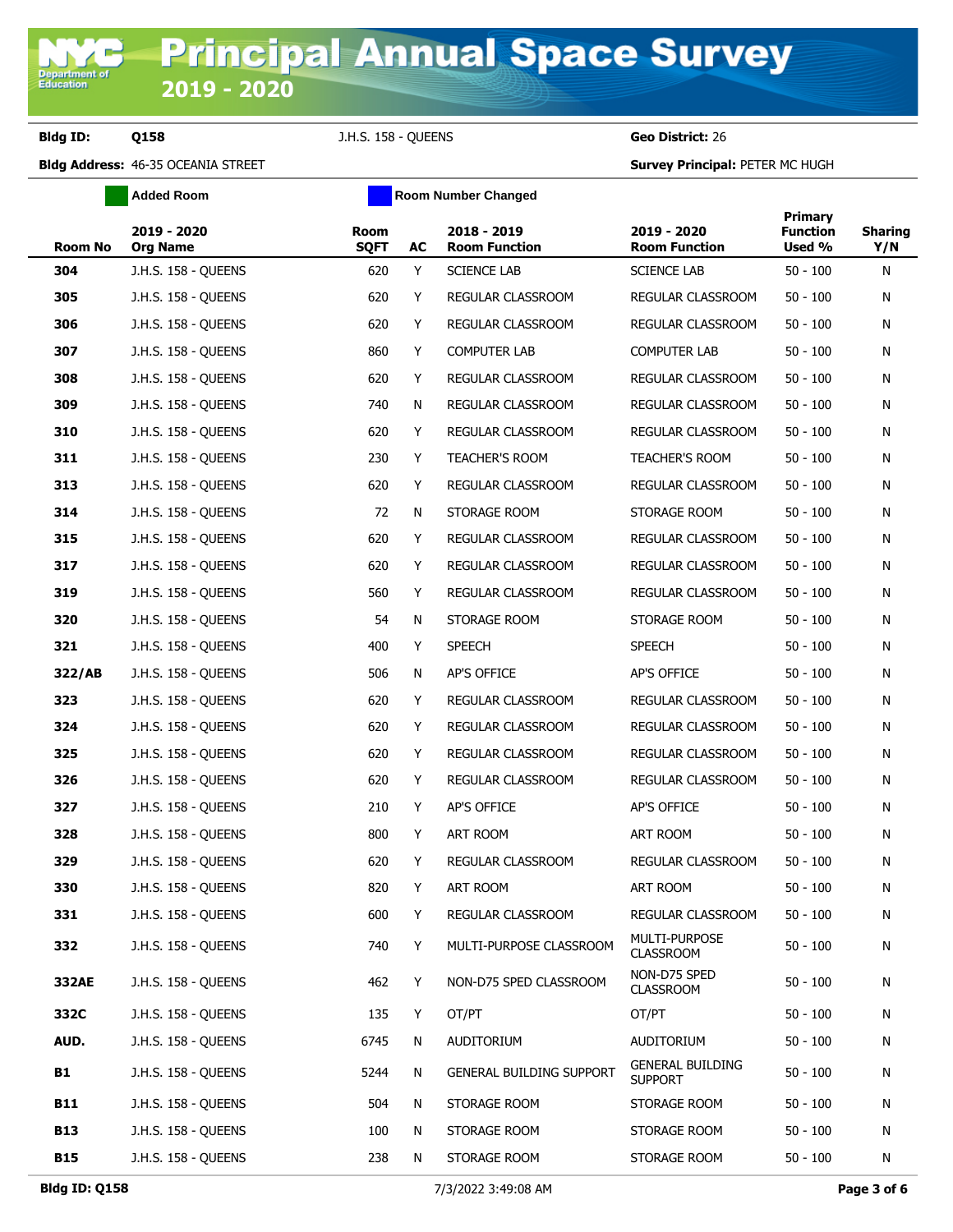**Bldg ID: Q158** J.H.S. 158 - QUEENS **Geo District:** 26

**Bldg Address:** 46-35 OCEANIA STREET **Survey Principal:** PETER MC HUGH

|             | <b>Added Room</b>                                                                                                            |                            |    | <b>Room Number Changed</b>          |                                           |                                             |                       |
|-------------|------------------------------------------------------------------------------------------------------------------------------|----------------------------|----|-------------------------------------|-------------------------------------------|---------------------------------------------|-----------------------|
| Room No     | 2019 - 2020<br><b>Org Name</b>                                                                                               | <b>Room</b><br><b>SQFT</b> | AC | 2018 - 2019<br><b>Room Function</b> | 2019 - 2020<br><b>Room Function</b>       | <b>Primary</b><br><b>Function</b><br>Used % | <b>Sharing</b><br>Y/N |
| <b>B17</b>  | J.H.S. 158 - QUEENS                                                                                                          | 1584                       | N  | <b>GENERAL BUILDING SUPPORT</b>     | <b>GENERAL BUILDING</b><br><b>SUPPORT</b> | $50 - 100$                                  | N                     |
| <b>B2</b>   | J.H.S. 158 - QUEENS                                                                                                          | 312                        | N  | STORAGE ROOM                        | STORAGE ROOM                              | $50 - 100$                                  | N                     |
| <b>B20</b>  | J.H.S. 158 - QUEENS                                                                                                          | 368                        | N  | STORAGE ROOM                        | STORAGE ROOM                              | $50 - 100$                                  | N                     |
| <b>B21</b>  | J.H.S. 158 - OUEENS                                                                                                          | 252                        | N  | <b>GENERAL BUILDING SUPPORT</b>     | <b>GENERAL BUILDING</b><br><b>SUPPORT</b> | $50 - 100$                                  | N                     |
| <b>B24</b>  | J.H.S. 158 - QUEENS                                                                                                          | 7878                       | N  | <b>GENERAL BUILDING SUPPORT</b>     | <b>GENERAL BUILDING</b><br><b>SUPPORT</b> | $50 - 100$                                  | N                     |
| <b>B25</b>  | J.H.S. 158 - QUEENS                                                                                                          | 252                        | N  | <b>GENERAL BUILDING SUPPORT</b>     | <b>GENERAL BUILDING</b><br><b>SUPPORT</b> | $50 - 100$                                  | N                     |
| <b>B26</b>  | J.H.S. 158 - QUEENS                                                                                                          | 930                        | N  | STORAGE ROOM                        | STORAGE ROOM                              | $50 - 100$                                  | N                     |
| <b>B27</b>  | J.H.S. 158 - OUEENS                                                                                                          | 980                        | Y  | MUSIC ROOM                          | MUSIC ROOM                                | $50 - 100$                                  | N                     |
| <b>B3</b>   | J.H.S. 158 - QUEENS                                                                                                          | 528                        | N  | STORAGE ROOM                        | STORAGE ROOM                              | $50 - 100$                                  | N                     |
| <b>B5</b>   | J.H.S. 158 - QUEENS                                                                                                          | 192                        | N  | <b>GENERAL BUILDING SUPPORT</b>     | <b>GENERAL BUILDING</b><br><b>SUPPORT</b> | $50 - 100$                                  | N                     |
| <b>B6</b>   | J.H.S. 158 - QUEENS                                                                                                          | 375                        | N  | STORAGE ROOM                        | STORAGE ROOM                              | $50 - 100$                                  | N                     |
| <b>B7</b>   | J.H.S. 158 - QUEENS                                                                                                          | 288                        | N  | <b>GENERAL BUILDING SUPPORT</b>     | <b>GENERAL BUILDING</b><br><b>SUPPORT</b> | $50 - 100$                                  | N                     |
| <b>B9</b>   | J.H.S. 158 - QUEENS                                                                                                          | 336                        | N  | STORAGE ROOM                        | STORAGE ROOM                              | $50 - 100$                                  | N                     |
| BV          | J.H.S. 158 - QUEENS                                                                                                          | 360                        | N  | <b>GENERAL BUILDING SUPPORT</b>     | <b>GENERAL BUILDING</b><br><b>SUPPORT</b> | $50 - 100$                                  | N                     |
| <b>CAF</b>  | J.H.S. 158 - QUEENS                                                                                                          | 3200                       | N  | STUDENT CAFETERIA                   | STUDENT CAFETERIA                         | $50 - 100$                                  | N                     |
| <b>CAFA</b> | J.H.S. 158 - QUEENS                                                                                                          | 162                        | N  | OTHER OFFICE                        | OTHER OFFICE                              | $50 - 100$                                  | N                     |
| <b>GYM</b>  | J.H.S. 158 - QUEENS                                                                                                          | 5850                       | Y  | <b>GYMNASIUM</b>                    | <b>GYMNASIUM</b>                          | $50 - 100$                                  | N                     |
| <b>GYMA</b> | J.H.S. 158 - QUEENS                                                                                                          | 135                        | N  | OTHER OFFICE                        | OTHER OFFICE                              | $50 - 100$                                  | N                     |
| <b>GYMB</b> | J.H.S. 158 - QUEENS                                                                                                          | 207                        | N  | STORAGE ROOM                        | STORAGE ROOM                              | $50 - 100$                                  | N                     |
| <b>GYMC</b> | J.H.S. 158 - QUEENS                                                                                                          | 135                        | N  | OTHER OFFICE                        | OTHER OFFICE                              | $50 - 100$                                  | N                     |
| GYMD        | J.H.S. 158 - QUEENS                                                                                                          | 152                        | N  | STORAGE ROOM                        | STORAGE ROOM                              | $50 - 100$                                  | Ν                     |
| <b>GYME</b> | J.H.S. 158 - OUEENS                                                                                                          | 63                         | N  | STORAGE ROOM                        | STORAGE ROOM                              | $50 - 100$                                  | N                     |
| KIT         | J.H.S. 158 - OUEENS                                                                                                          | 1998                       | N  | <b>KITCHEN</b>                      | <b>KITCHEN</b>                            | $50 - 100$                                  | N                     |
| <b>KITA</b> | J.H.S. 158 - QUEENS                                                                                                          | 110                        | N  | STORAGE ROOM                        | STORAGE ROOM                              | $50 - 100$                                  | N                     |
| <b>KITB</b> | J.H.S. 158 - QUEENS                                                                                                          | 56                         | N  | STORAGE ROOM                        | STORAGE ROOM                              | $50 - 100$                                  | N                     |
| <b>KITC</b> | J.H.S. 158 - QUEENS                                                                                                          | 230                        | N  | STORAGE ROOM                        | STORAGE ROOM                              | $50 - 100$                                  | N                     |
|             | How many hallway bathrooms for students are there in your building?                                                          |                            |    |                                     |                                           | 10                                          |                       |
|             | Are any of the student bathrooms being shared by multiple schools?<br>Are all the student bathrooms open throughout the day? |                            |    |                                     |                                           | N<br>Y                                      |                       |

**Are any of those non-instructional spaces being shared? N**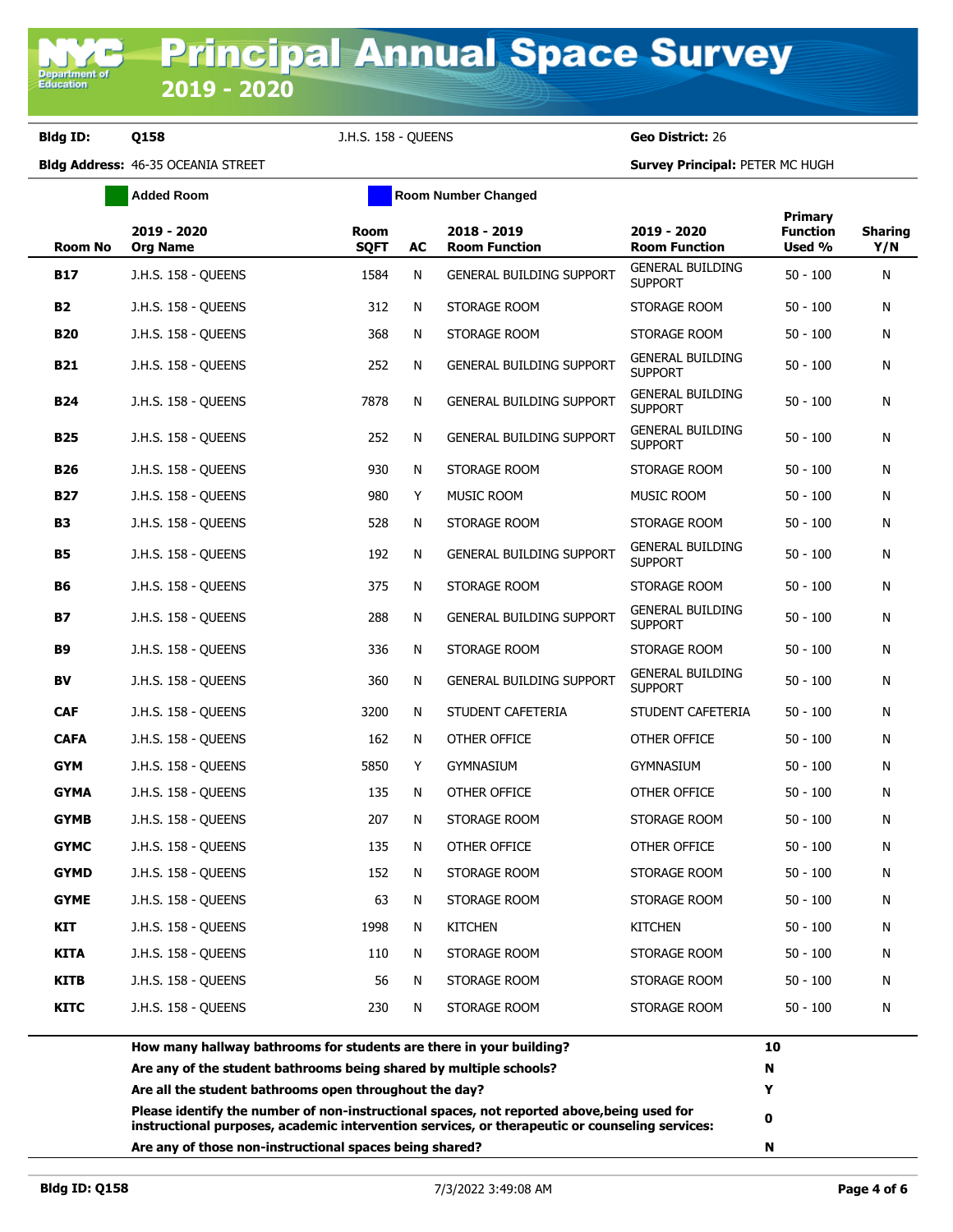